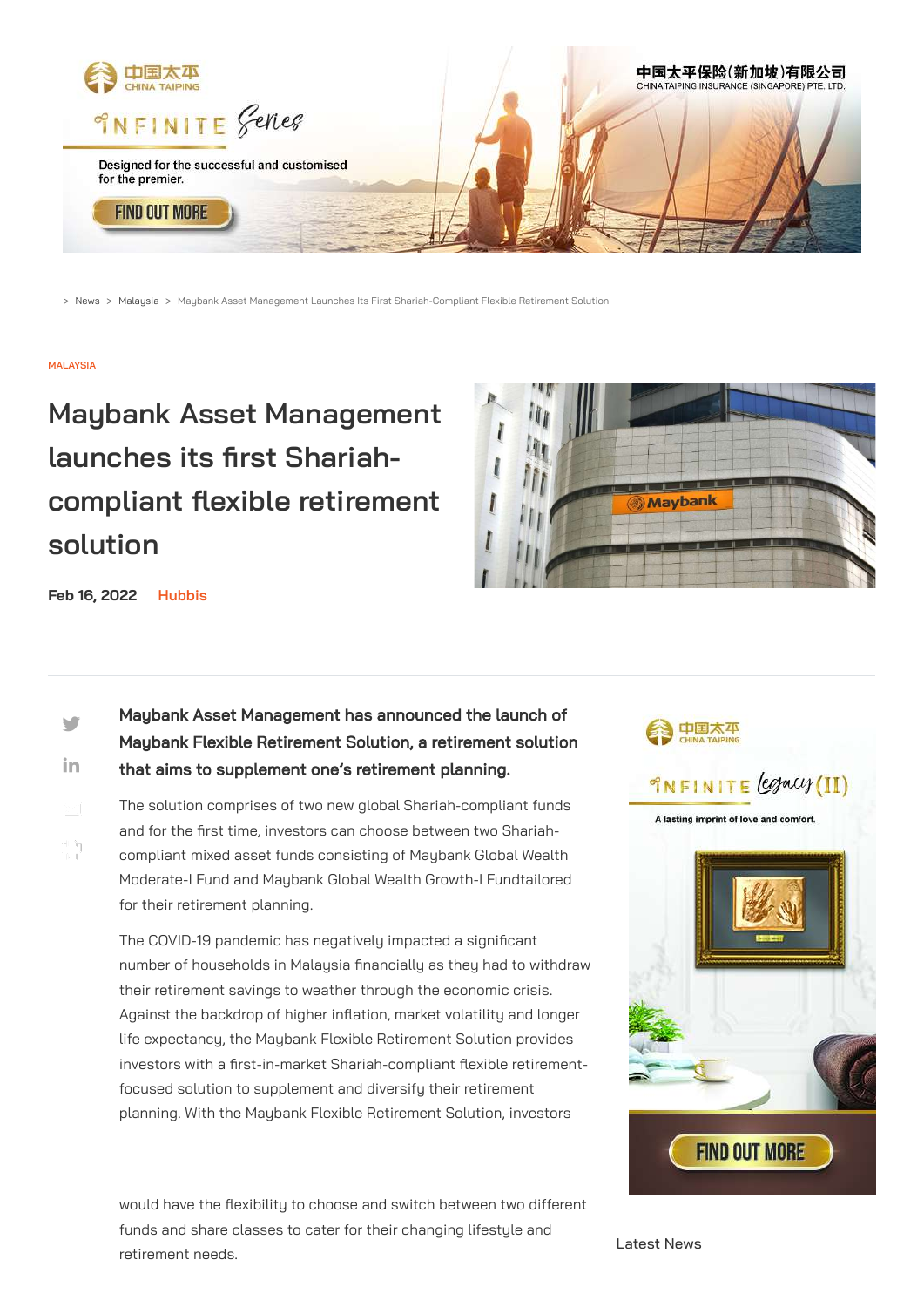Schroder Investment Management (Singapore) Ltd ("Schroders") is the Investment Adviser to the solution. They are currently one of the biggest offshore providers of Shariah solutions in Malaysia, managing RM2.2 billion worth of assets, and with a track record of more than 10 years in Shariah solutions. Their multi-asset investment team consists of 90 dedicated investment professionals across the globe, with over 30 years of strong track record in multi-asset portfolio management.

The solution will provide investors unparalleled access to a diversified portfolio of Shariah-compliant global assets. The funds aim to achieve capital growth over the medium to long term, with a target return of 6% to 8% per annum. It incorporates dynamic asset allocation and downside risk management, which is primary in assuring stability for investors when saving for retirement in the medium to long term. Furthermore, in applying Shariah-filters to the investment process, the funds are able to capture better quality assets.

The Maybank Flexible Retirement Solution is available exclusively at Maybank branches nationwide.

Najib Nazlan, Chief Executive Officer of Maybank

Asset Management Group and MAM Malaysia, said,

#### **STRATEGY & PRACTICE [MANAGEMENT](https://www.hubbis.com/news/topic/strategy-practice-management)**

**Frost & Sullivan's Top 10 Trends for 2022: Metaverse and Cashless [Economies](https://www.hubbis.com/news/frost-sullivan-s-top-10-trends-for-2022-metaverse-and-cashless-economies-to-drive-growth-in-uncertain-times) to Drive Growth in Uncer...**

**[Hubbis](https://www.hubbis.com/about/)**

#### **DIGITAL & [TECHNOLOGY](https://www.hubbis.com/news/topic/digital-technology)**

**blufolio is pleased to announce its [early-stage](https://www.hubbis.com/news/blufolio-is-pleased-to-announce-its-early-stage-investment-in-nerv) investment in Nerv**

**[Hubbis](https://www.hubbis.com/about/)**

#### **[INVESTMENTS](https://www.hubbis.com/news/topic/investments)**

**Value Partners [appoints](https://www.hubbis.com/news/value-partners-appoints-david-wong-as-chief-risk-officer) David Wong as Chief Risk Officer [Hubbis](https://www.hubbis.com/about/)**

#### **[CHINA](https://www.hubbis.com/news/topic/china)**

**Schroder [BOCOM Wealth](https://www.hubbis.com/news/schroder-bocom-wealth-management-has-opening-ceremony-in-shanghai) Management has opening ceremony in Shanghai [Hubbis](https://www.hubbis.com/about/)**

#### **STRATEGY & PRACTICE [MANAGEMENT](https://www.hubbis.com/news/topic/strategy-practice-management)**

**GoldenTree Asset [Management](https://www.hubbis.com/news/goldentree-asset-management-hires-grady-frank-as-partner-in-private-credit) Hires Grady Frank as Partner in Private Credit**

**[Hubbis](https://www.hubbis.com/about/)**

#### **LEARNING & [DEVELOPMENT](https://www.hubbis.com/news/topic/learning-development)**

**CFA Institute Names Chris Wiese Head of [Credentialing](https://www.hubbis.com/news/cfa-institute-names-chris-wiese-head-of-credentialing)**

**[Hubbis](https://www.hubbis.com/about/)**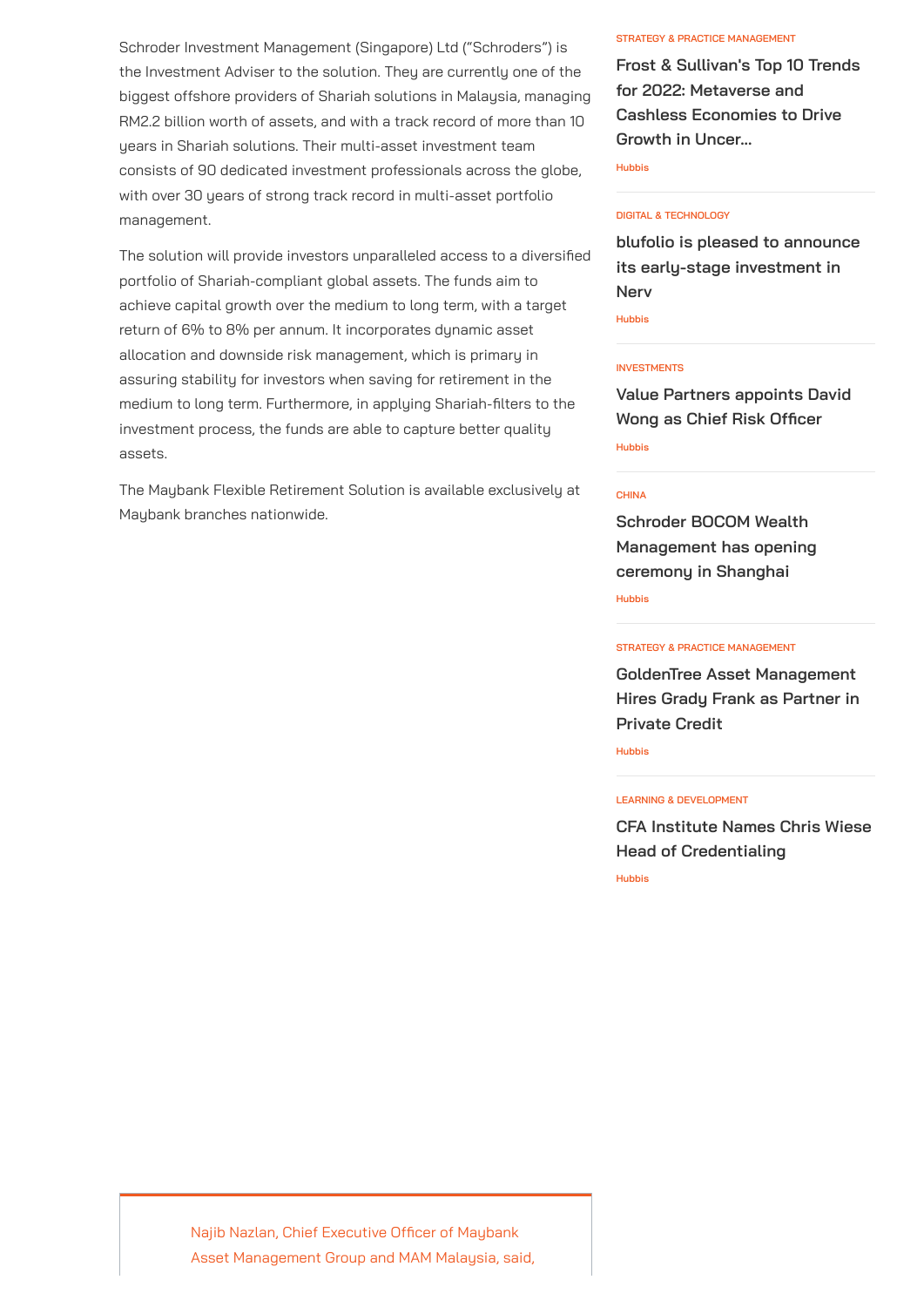Lily Choh, CEO of Singapore, Schroders,said, "The impact of the Covid-19 pandemic has thrust retirement planning into the spotlight. Our 2021 Global Investor Study found that 80% of non-retired Malaysians would like to save more for their retirement because of the pandemic, and half of the respondents have not changed their expected retirement age."

"We are excited to launch yet another first-in-market innovation for Malaysian investors, partnering with Maybank Asset Management. As Malaysia's first Shariah-compliant flexible retirement solution, we

believe this offers Malaysian investors a unique proposition for their retirement needs."

"At Schroders, we have extensive experience managing pension schemes around the globe, leveraging on our world-class institutional capabilities. The Maybank Flexible Retirement Solution will tap on this expertise for Malaysian investors, with the aim of helping them improve their retirement outcomes."

MAM Malaysia and Schroders have been co-developing a range of specialised investment solutions since 2018, including Shariahcompliant Environmental, Social and Governance (ESG) funds for the

i lth k t i M l i M l i M l i M l i M l i M l i M l i M l i M l i M l i M l i M l i M l i M l i M l i M l i M

"To many working adults, retirement planning shouldn't only be something you think about when you are older. Given the rising cost of living and inflation, we need to inculcate the importance of supplementing one's existing retirement accounts as early as possible to ensure a comfortable safety net for their future. Planning for retirement starts whenever you are ready, regardless of your life stage. And because life can be unpredictable, it is important that your retirement plan is geared towards attaining your goals, while still being flexible enough for changes along the way. The beauty of Maybank's Flexible Retirement Solution is that we have reframed the traditional age-based approach to retirement planning and made it appeal to a wider audience segment by designing a solution based on understanding and targeting their various life stages, time horizons and financial goals. Investors of different segments will be able to choose what levels of risk to take, i.e. moderate or growth and have the flexibility to decide on how their retirement planning should fit their goals and needs. So now even young working adults can invest in a solution that's tailored to their requirements as they go through different life stages."